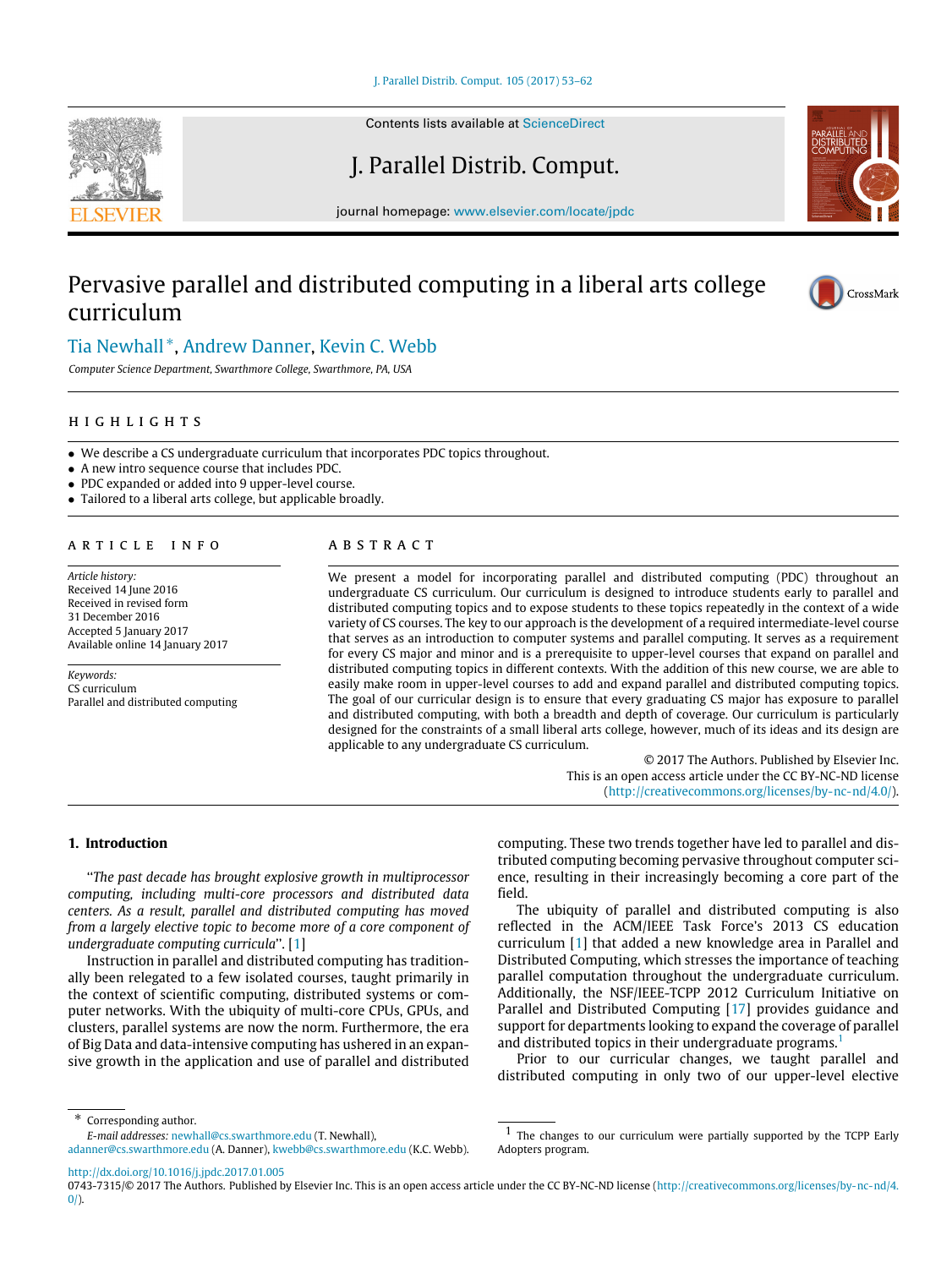courses. As a result, many of our CS majors had no instruction in these topics. The changes we made were driven in part by our desire to ensure that every Swarthmore CS major and minor is exposed to parallel and distributed computing.

There are several main goals in the design of our curriculum:

- 1. Ensure that students are exposed to parallelism early by integrating it into our introductory sequence.
- 2. Provide repetition of this content so that students are exposed to parallel and distributed topics multiple times.
- 3. Provide both a breadth of topic coverage as well as opportunities for students to go in depth in some areas.
- 4. Expose students to parallel and distributed topics in the context of multiple sub-disciplines rather than being isolated into specialized parallel and distributed courses. We want our curriculum to mirror the ubiquity of parallel and distributed computing by integrating these topics into a broad range of courses across our curriculum.

In addition to our primary goals, we also want our efforts to increase opportunities for students to participate in parallel and distributed research projects.

Ultimately, we want every student to be exposed to fundamental issues in parallel and distributed computing from the algorithmic, systems, architecture, programming, and applications perspectives. Our pedagogical focus is to teach students the skills to analyze and problem solve in parallel and distributed environments; our overriding focus is on teaching ''parallel thinking.''

In Fall 2012 we first introduced changes to our curriculum that were designed to meet these goals. Our solution had to work within the constraints of a small liberal arts college, most notably, we could not increase the number of required courses for the major or deepen the prerequisite hierarchy of our classes.

The key component of our curricular change is the addition of a new intermediate-level course, Introduction to Computer Systems. It covers machine organization, an introduction to operating systems, and an introduction to parallel computing focusing on shared memory parallelism. The addition of this new course allowed us to factor out introductory material from many upperlevel courses, leaving space in these classes that we could easily fill with new and expanded parallel and distributed computing content.

To date, we have added and expanded coverage of parallel and distributed computing in eight upper-level courses. We continue this expansion both within courses that already have some content and also into courses that traditionally have not had such coverage. Prior to our curricular changes students could graduate with a CS major from Swarthmore without ever being exposed to computer systems or to parallel and distributed computing. Since our change, every graduating CS major and minor has both breadth and depth of exposure to these important topics.

### **2. Background**

Before describing our current curriculum in depth, we present institutional context for our curricular changes and describe our departmental constraints. Swarthmore is a small, elite liberal arts college with approximately 1600 undergraduate students. The Computer Science Department consists of seven tenure track faculty and offers CS major and minor degrees. Our curriculum is designed to balance several factors, including the small size of our department, the expertise of our faculty, and the role of a computer science curriculum in the context of a liberal arts college [\[12\]](#page-8-1). Our pedagogical methods include a mix of lectures, active in-class exercises, and labs. Many of our graduates eventually go on to top CS graduate schools; for this reason, our curriculum includes a focus on preparing students for graduate study by providing them instruction and practice in reading and discussing CS research papers, technical writing, oral presentation, and independent research projects.

The overall goal of our curriculum is to increase proficiency in computational thinking and practice. We believe this will help both majors and non-majors in any further educational or career endeavor. We teach students to think like computer scientists by teaching algorithmic problem solving, developing their analytical thinking skills, teaching them the theoretical basis of our discipline, and giving them practice applying the theory to solve real-world problems. We feel that by teaching students how to learn CS, they master the tools necessary to adapt to our rapidly changing discipline.

The nature of a liberal arts college poses several challenges to expanding parallel and distributed content in our curriculum. Typically, liberal arts colleges require that students take a large number of courses outside of their major. At Swarthmore, students must take 20 of the 32 courses required for graduation outside of their major.

Because of our small size, we are not able to cover all areas of computer science (programming languages is one example for which we do not currently have a tenure-track expert). We provide an introductory sequence of three core courses and a set of upper-level electives designed to provide depth and breadth to students. Individual upper-level courses are usually only offered once every other year, which means that a student may have only one opportunity to take a specific course. It also means that our courses need to be tailored to accommodate a wide variety of student backgrounds—in any given upper-level course there can be senior CS majors alongside underclassmen taking their very first advanced CS course.

These constraints dictate that our CS major cannot include a large number of requirements, that we need to provide several course path options for students to satisfy the major, and that we need to have a shallow prerequisite hierarchy to our courses. In both our old and our new curriculum we have just three levels in our course hierarchy: an introductory course; two intermediatelevel courses; and upper-level courses that require only our intermediate-level courses as prerequisites.

#### *2.1. Our curriculum prior to 2012*

Prior to 2012, we had a much smaller department with four tenure lines. Our curriculum at the time included three introductory sequence courses: a CS1 course taught in Python; a CS2 course taught in Java prior to 2010 and C++ after 2010; and an optional Machine Organization course that included an introduction to C programming. Because of the constraints of being in a liberal arts setting and our course frequency, all of our upper-level courses only had CS1 and CS2 as prerequisites. After taking CS2, students needed to take one of Theory of Computation or Algorithms, one of Programming Languages or Compilers, one of Machine Organization or Computer Architecture, our senior seminar course, and three upper-level electives. We also required two math courses beyond second semester Calculus.

The first half of the Machine Organization course covered binary data representation, digital logic structures, ISA, assembly language, and I/O. The second half was an introduction to C programming for students who had already completed a CS1 course. The Computer Architecture course was taught by the Engineering Department at Swarthmore, and followed a typical undergraduatelevel Computer Architecture curriculum. Neither of these courses included computer systems topics, nor parallel and distributed computing topics. In addition, because these classes were not prerequisites to upper-level CS courses, we could not rely on students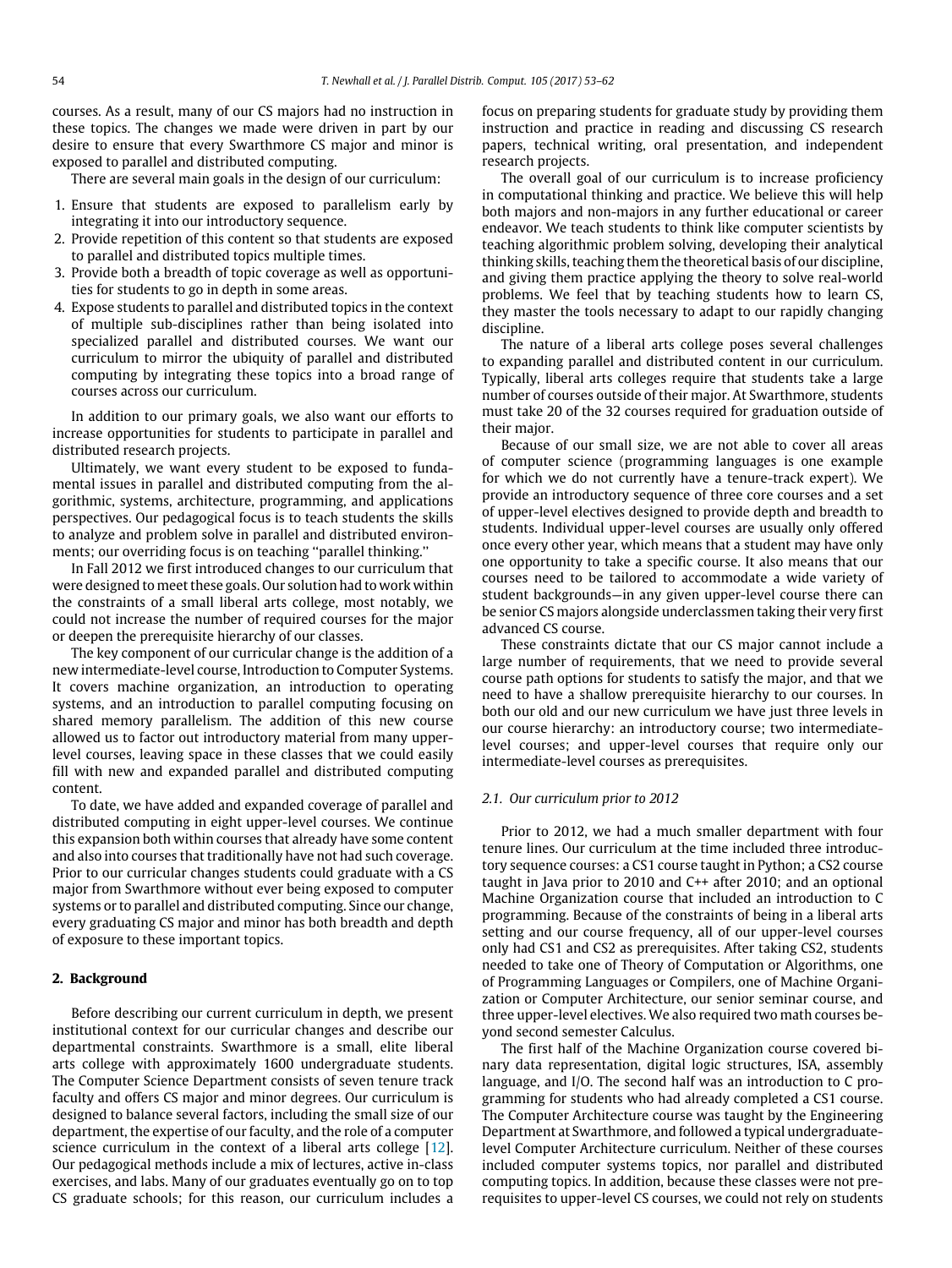<span id="page-2-0"></span>

**Fig. 1.** Our new curriculum design showing the prerequisite hierarchy. The newly added Introduction to Systems course is at the intermediate-level and is a prerequisite to about 1/2 of our upper-level courses (arrows). Starred (and in red) are courses with PDC topics. (For interpretation of the references to color in this figure legend, the reader is referred to the web version of this article.)

having seen any machine organization or computer architecture content in our upper-level courses.

Our previous introductory sequence prepared students well in algorithmic problem solving, programming, and algorithmic analysis, and thus prepared students well for about one half of our upper-level courses. However, we found that their lack of computer systems background made them less prepared for many of our upper-level courses in systems-related areas. As a result, we had to spend time in each of these courses teaching introductory systems material and C programming. These courses seemed more difficult to the students new to this material, while being repetitive to students who had seen this material in other upper-level courses. Repeating introductory material also frequently forced us to cut advanced material.

## *2.2. Our new curriculum*

In Fall 2012 we first introduced changes to our curriculum designed to meet our goals of adding and expanding parallel and distributed computing topics. There are two main parts of our curricular changes [\[5\]](#page-8-2): a new intermediate-level course that first introduces parallelism and changes to upper-level requirements to ensure that all students see advanced parallel and distributed computing topics [\[8\]](#page-8-3). Our new prerequisite structure is depicted in [Fig. 1.](#page-2-0)

The key component of our curricular change is the addition of a new intermediate-level course, Introduction to Computer Systems. It replaces our Machine Organization course, serves as the first introduction to parallel computing, and ensures that all students have a basic computer systems background to prepare them for upper-level systems courses. Its only prerequisite is our CS1 course (Introduction to Computing), and it can be taken before, after, or concurrently with our CS2 course (Data Structures and Algorithms).

One extremely useful side-effect of our adding this new course is that it resulted in making space in our upper-level courses into which we could easily add and expand parallel and distributed computing coverage. Before the addition of this class, it was necessary to teach introductory systems and C programming in every upper-level systems course. Typically, this introductory material accounted for between two to three weeks of these courses, and it could not be covered in as much depth or breadth as it can in our new course, which has an entire semester to devote to these topics. With the addition of Introduction to Systems as a new prerequisite, all students now enter upper-level CS courses with instruction in C, assembly programming, computer systems,

#### <span id="page-2-1"></span>**Table 1**

The names and revision dates of the PDC courses involved in our new curriculum.

| Course                                        | Revision date          |
|-----------------------------------------------|------------------------|
| Introduction to computer systems (CS31)       | Fall 2012 (New course) |
| Operating systems (CS45)                      | Spring 2014            |
| Computer networks (CS43)                      | Fall 2013 (New course) |
| Parallel and distributed computing (CS87)     | Spring 2016            |
| Cloud systems and data center networks (CS89) | Fall 2014 (New course) |
| Database systems (CS44)                       | Fall 2016              |
| Compilers (CS75)                              | Spring 2017            |
| Algorithms (CS41)                             | <b>Fall 2012</b>       |
| Graphics (CS40)                               | Spring 2013            |

architecture, and parallel computing. This gives us 2–3 weeks that we can use to add in parallel or distributed computing topics.

The second main component of our curricular change is the grouping of upper-level courses into three main categories (Theory, Systems, and Applications) with a requirement that students take at least one upper-level course in each group. Because we added parallel and distributed computing content to every Systems course and to courses in the other groups, every CS major now sees advanced parallel and distributed computing content in a variety of contexts. The courses containing parallel and distributed content are starred in the list below:

- **Group 1, Theory and Algorithms**: Algorithms\*, Theory, The Probabilistic Method.
- **Group 2, Systems**: Networking\*, Databases\*, Operating Systems\*, Compilers\*, Cloud Systems and Data Center Networks\*, Parallel and Distributed Computing\*.
- **Group 3, Applications**: Graphics\*, AI, Natural Language Processing, Information Retrieval, BioInformatics, Software Engineering, Adaptive Robotics, Programming Languages.

After completing the intro sequence and group requirements, students must take two additional upper-level electives, including any from the three groups, or Computer Architecture, Mobile Robotics, or Computer Vision, which are taught by our Engineering department. We also require a senior seminar course, and two math courses beyond second semester Calculus.

#### **3. Curriculum and courses**

Towards our goal of broadly exposing students to parallel and distributed computing, we revised our curriculum in 2012 to incorporate most of the NSF/IEEE-TCPP recommendations. This is an on-going effort, involving at least nine courses, three of which are new, while the others are existing courses to which parallel topics have been added or expanded. The set of courses, each of which is described in detail throughout the remainder of this section, and their revision dates are displayed in [Table 1.](#page-2-1) Links to course web pages are available in [Appendix A,](#page-7-0) and [Appendix B](#page-7-1) provides a complete list of the NSF/IEEE-TCPP topics covered in each course.

#### *3.1. Introduction to computer systems (CS31)*

Central to our curricular redesign is CS31, a new ''Introduction to Computer Systems'' course, which serves as a prerequisite to our revised upper-division courses. CS31 is designed to be a next course after our introductory course, so we must ensure that students entering CS31 having taken only our CS1 course are not overwhelmed by the content or by the C programming assignments. It has become a required course for all CS majors and minors since being first offered in Fall 2012. We emphasize three overarching topics in CS31:

• How a program goes from being expressed in a high-level programming language to being executed on a computer.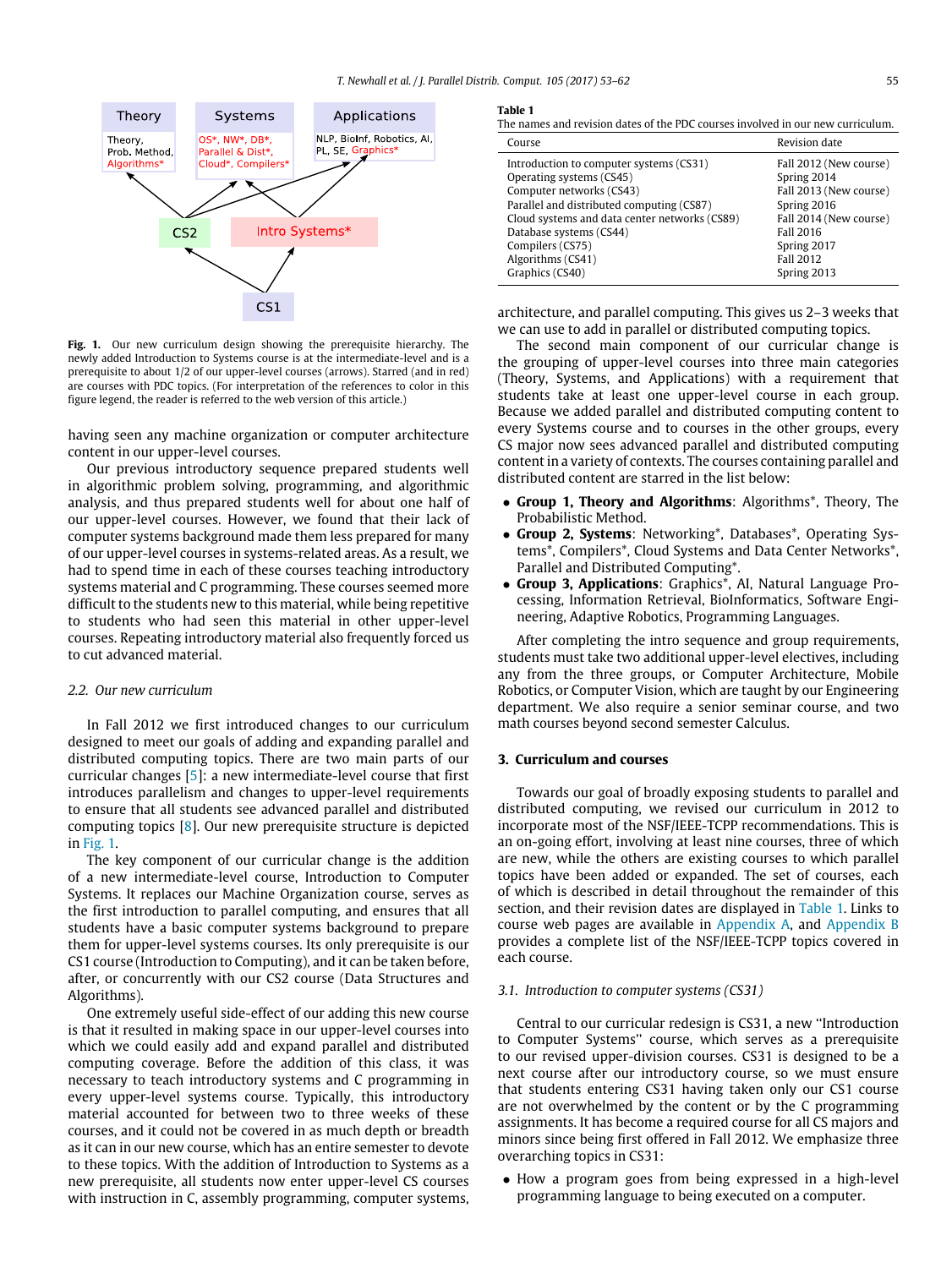<span id="page-3-0"></span>**Table 2**

| Topics covered in CS31. |  |  |
|-------------------------|--|--|
|                         |  |  |

| Primary topic                          | Details                                                                                                                                                         |
|----------------------------------------|-----------------------------------------------------------------------------------------------------------------------------------------------------------------|
| The memory<br>hierarchy                | Storage circuits, RAM, Disk, Caching and Cache<br>Organizations, Paging, Replacement Policies, Cache<br>Coherence                                               |
| Multicore and threads                  | Architecture, Buses, Coherency, Explicit parallelism,<br>Threads and threaded programming                                                                       |
| Operating systems                      | Overview, Goals, Processes, Threads,<br>Synchronization primitives, Virtual memory,<br>Efficiency, Mechanism/Policy and Space/Time<br>Trade-offs                |
| Parallel algorithms<br>and programming | Shared memory, Threads, Synchronization,<br>Deadlock, Race conditions, Critical sections,<br>Producer-Consumer, Amdahl's Law, Scalability,<br>Parallel speed-up |
| Other in-depth topics                  | Machine organization, Assembly programming, C to<br>IA32, The stack, Function call mechanics                                                                    |
| Other high-level<br>topics             | Distributed computing, Message passing basics,<br>TCP/IP Sockets, Pipelining, Super-scalar, Implicit<br>parallelism                                             |

#### <span id="page-3-1"></span>**Table 3**

A typical CS31 course schedule.

| Week                | Topic(s)                                                      | Lab assignment                            |
|---------------------|---------------------------------------------------------------|-------------------------------------------|
| 1<br>2              | Data representation, C Language<br>Binary arithmetic          | Binary conversion, Arithmetic<br>C Warmup |
| 3<br>$\overline{4}$ | Digital circuits<br>ISAs, Assembly                            | Logic simulator: ALU                      |
| 5                   | Pointers, Memory                                              | C Pointer and assembly exercises          |
| 6<br>7              | <b>Functions and the stack</b><br>2D Arrays, Structs, Strings | Assembly debugging puzzles                |
| 8<br>9              | Memory hierarchy<br>Caching                                   | Game of life<br><b>Strings</b>            |
| 10<br>11            | Operating systems, Processes<br>Virtual memory                | Shell                                     |
| 12<br>13            | Concurrency, Threads<br>Synchronization, Deadlock             | Parallel game of life                     |

- The systems-level costs associated with program performance and how to evaluate trade-offs in system design.
- Parallel computing, including algorithms and systems programming, with a focus on shared memory parallelism and threaded programming.

Secondary course goals include: learning C, assembly, and pthreads programming; learning debugging and debugging tools such as gdb and valgrind; designing and carrying out performance experiments; and working collaboratively in small groups.

CS31 includes many topics from the TCPP curriculum, with a focus on covering the minimal skill set. Topics covered span the Architecture, Programming, and Algorithms areas of the TCPP curriculum. [Table 2](#page-3-0) describes CS31's core topics, and [Appendix B](#page-7-1) provides a detailed list of the course's TCPP topics.

The course is structured as a vertical slice through a computer, with the goal of providing students a complete picture of how computers operate. [Table 3](#page-3-1) outlines a typical CS31 semester schedule. As this is a broadly-focused course, most topics are covered for approximately one week, with the notable exception of concurrency and parallel programming getting two. For each topic, we illustrate the core concepts and describe the commonly used abstractions or models. We generally defer covering complex details, in-depth analyses, and less commonly used alternatives to upper level courses; CS31 aims to provide students the background to study such topics in depth.

The first half of the course emphasizes low-level building blocks like binary data representation, circuits, assembly, and memory organization. The remaining weeks highlight software support structures including program compilation and execution, core operating system abstractions, memory performance, and parallel programming. Throughout, it serves our students as a first introduction to machine organization and computer systems, parallel architectures, and systems programming. We underscore the importance of analyzing problems from a systems perspective. For example, students use what they learn about the memory hierarchy to evaluate the performance of code based on its memory costs in addition to its algorithmic complexity.

CS courses at Swarthmore include an associated lab section that meets weekly for 90 min. The labs are used to teach students the programming tools necessary for carrying out lab assignments, to provide practice on lecture content, and to help students with their lab work. The lab assignments engage students with a practical application of the topics covered in lecture. In CS31, lab assignments consider both sequential programs written in C and parallel programs running on multi-core computers using pthreads.

CS31 replaced a previous course in our curriculum on machine organization. The old course was not a prerequisite to any of our upper-level courses. It also was one of two options for satisfying a requirement for the major (computer architecture being the other option), thus not all CS majors took machine organization, and we could not rely on students in upper-level courses knowing either machine organization or computer architecture.

CS31 covers approximately the same machine organization topics as our previous course, but additionally includes about half of a semester of computer systems and parallel computing topics that were not previously covered by the machine organization course. We were able to create a little space for these new topics in CS31 by reducing slightly the coverage of the digital logic level and the amount of time devoted to assembly language programming. However, CS31 spends roughly the same amount of time on machine organization topics as we did in our previous machine organization course.

We were able to add coverage of systems and parallel computing topics into CS31 by restructuring the way in which we teach C programming. CS31 labs teach students C in the context of machine organization, systems, and parallel computing topics, whereas Machine Organization taught C programming as a standalone topic. By teaching C alongside the primary course topics, we are able to add about one half of a semester's worth of new topics on systems and parallel computing into CS31, without losing much coverage of machine organization.

Overall, we are very pleased with CS31. Our end-of-course surveys show that students enjoy the course and feel that they take away a lot from the experience. Thus far, it seems to be preparing our students well for upper-division systems courses.

#### *3.2. Operating systems (CS45)*

Prior to the addition of CS31, our Operating Systems course began with an introduction to C programming and C programming tools and a quick introduction to computer systems and computer architecture, including an overview of operating systems and an introduction to the memory hierarchy. The course then proceeded to follow a fairly standard undergraduate OS curriculum, covering processes and threads, scheduling, synchronization, memory management, file systems, I/O, protection and security, and finally some advanced topics when time permitted.

Course projects involve changes to the Linux kernel. Students develop test suites to test the correctness of their kernel changes. The course strives to have a good balance of theory and practice. It includes a strong focus on analyzing performance based on systems costs, trade-offs in system design, abstraction and layered design, and the separation of mechanism and policy.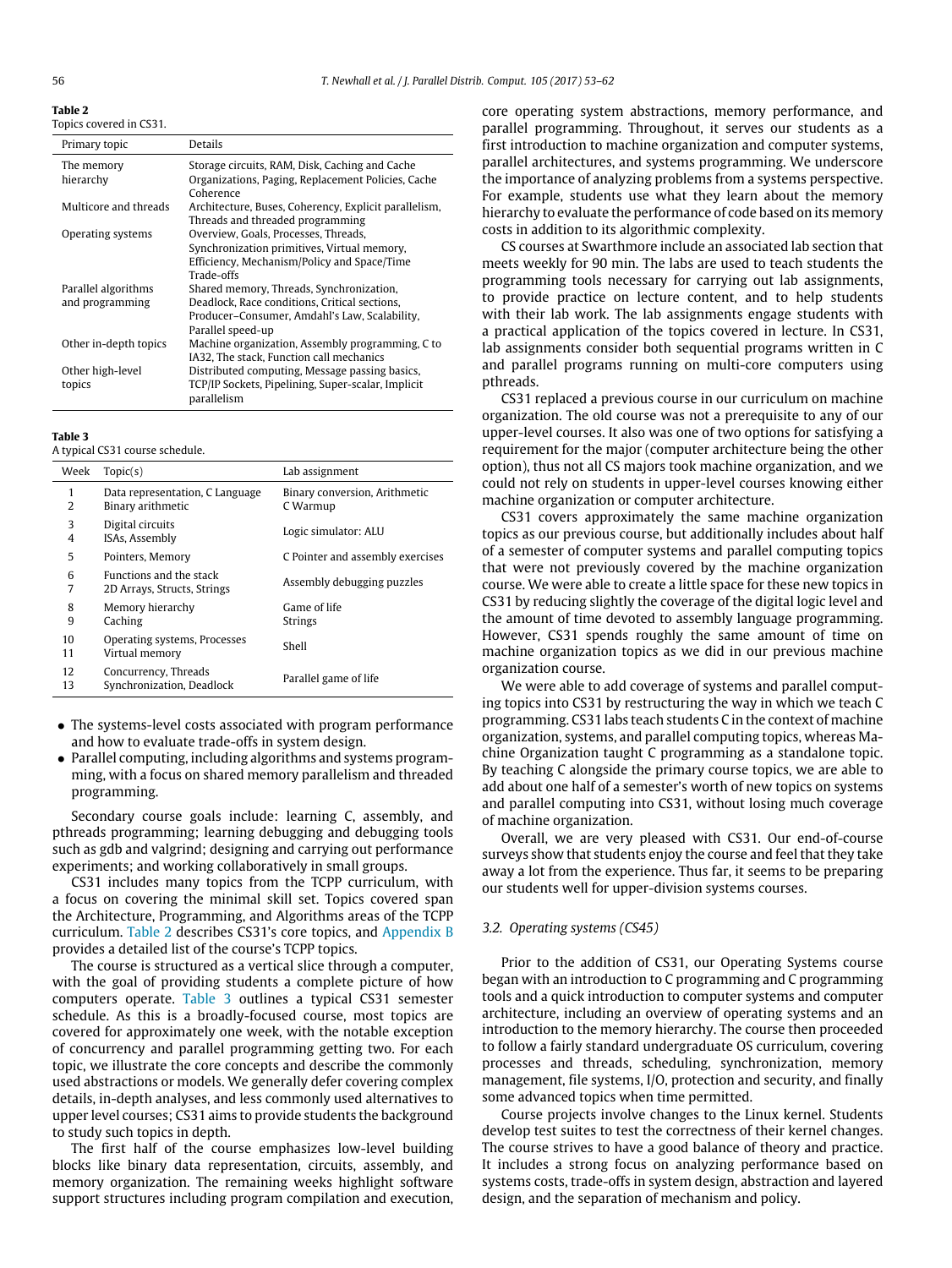With the addition of CS31 as a new prerequisite, we were able to replace the first couple weeks of introduction to C, systems, and architecture with advanced systems topics, including both more breadth and depth of coverage of parallel and distributed computing. In addition to already knowing something about systems, students come into OS having already learned about shared memory parallelism and threads. They also have already written pthread programs and solved synchronization problems including implementing a basic critical section with a mutex, using barrier synchronization, and solving the bounded buffer producer–consumer problem. Because students now enter OS with this background, we can cover synchronization more quickly and also in more depth then in previous versions of the OS course.

The new version of OS covers a fair amount of parallel and distributed computing topics intertwined in the coverage of the standard OS topics. For example, when teaching process and thread scheduling, we include scheduling for multi-core and parallel systems, discussing affinity and gang scheduling. When teaching virtual memory, we describe mechanisms for threads to share address spaces, and we discuss issues associated with caching shared addresses and false sharing. In covering synchronization, the additional background from CS31 in the architecture of multicore and of the memory hierarchy and caching mechanisms allows for more in-depth discussion of implementing synchronization primitives and discussing trade-offs in blocking vs. spinning.

In the most recent offering of the course, we added an introduction to distributed systems, using distributed file systems as an example. We compared centralized, decentralized and peer-to-peer design while discussing trade-offs in these designs and how the use and scale of the filesystem leads to different design choices. We also were able to include an introduction to network computing, focusing on TCP/IP sockets. When teaching security topics, students were able to discuss issues in more depth because they had a stronger distributed and network computing background than in the past.

Overall, expanding coverage of parallel and distributed computing into this course was easy. There are numerous places in a typical OS curriculum where parallel and distributed topics can be added or expanded, and we found it to be natural to integrate parallel and distributed computing throughout this course. The benefit of this type of integration is that students are thinking about parallelism and concurrency in every OS subsystem, which results in more practice in developing parallel thinking skills than when parallel and distributed topics are relegated to the end of the class as ''advanced topics''. We observed that by the end of the class, students naturally thought about problems related to concurrency and parallelism.

#### *3.3. Computer networks (CS43)*

In our Networking course, students explore the underpinnings of digital communication, with an emphasis on the modern Internet. By the end of the course, students are expected to design and evaluate network protocols, analyze the separation of design concerns into abstraction layers, and construct applications with complex communication requirements.

CS43's class lectures cover parallel and distributed topics like message passing, asynchronous communication, decentralized routing protocols, peer-to-peer protocols, and distributed hash tables. We frequently ask students to analyze the outcome of hypothetical scenarios involving several concurrently-operating entities during in-class exercises and exams.

The course's lab assignments, primarily written in C, force students to grapple with parallel and distributed computing topics in several contexts. Early in the course, students build a multithreaded web server that must be capable of serving multiple concurrent client requests. Later, they design and implement a protocol for streaming MP3 audio across the network. Like the web server, their audio server must handle multiple client connections, but we require non-blocking I/O (*select*) as opposed to threads. The audio client creates independent threads to enable human interaction, data retrieval, and audio playing to occur simultaneously. Finally, the students design a TCP-like reliable message delivery protocol that manages message retransmissions in the face of asynchrony and message loss. Throughout the lab portion of the course, we highlight the importance of designing an application prior to implementation and underscore the adoption of socket programming and error checking best practices.

CS43 leans heavily on our CS31 prerequisite, expecting that students are already familiar with C programming and threads. Course projects expand on these topics by examining server concurrency models (e.g., thread-per-client vs. non-blocking I/O) in depth. Furthermore, the CS31 background enables us to assume that students are familiar with common shared memory computing models like the producer–consumer problem. Such assumptions allow the course to pursue significantly more ambitious programming projects than would otherwise be possible with students who are seeing concurrency for the first time.

### *3.4. Parallel and distributed computing (CS87)*

Parallel and Distributed Computing was added to our curriculum in 2010, replacing a course in Distributed Systems. CS87 is a broad survey of parallel and distributed computing. It is organized as a combination lecture and seminar-style course. Students read and discuss research papers, and propose and carry out independent projects during the second half of the course. The lectures cover design issues in the context of parallel systems, parallel algorithms, and distributed systems.

The learning goals for the course emphasize paper reading, discussion, writing, oral presentation, and critical analysis, as well experimentation, testing, and proposing and carrying out an independent research project.

The first half of the course provides exposure to a variety of parallel and distributed programming models through several short lab assignments. One purpose of this breadth of coverage is to teach students different tools that they may choose to use in their independent course project. The short labs include a focus on API design, experimental design, and testing, with the purpose of helping to prepare students for the course project.

Prior to the introduction of CS31 into our curriculum, CS87 often was students' first introduction to computer systems and was the lone parallel and distributed computing course in our curriculum.

With the introduction of CS31 as a prerequisite, all students now come into CS87 knowing C programming, computer systems, caching and the memory hierarchy. They also have background in parallel computing, including pthread programming and solving some synchronization problems. With this common preparation, we are able to remove introductory C and pthreads programming assignments from CS87 to make room for more breadth in the assigned labs, as well as to add more emphasis on testing and experimentation.

In the most recent offering of the course, the short labs included: parallel matrix multiply in OpenMP; implementing Game of Life in pthreads and designing and carrying out a scalability study of the solution; implementing parallel Odd–Even sort in MPI and testing its performance for large-size problems on TACC's Stampede cluster [\[16\]](#page-9-4), available through XSEDE [\[14\]](#page-9-5); implementing a parallel fire simulator in CUDA that included experimentation of different CUDA block and thread layouts; and a C socket application that implemented a multi-party talk client–server application. This project also asks students design an API for a voting protocol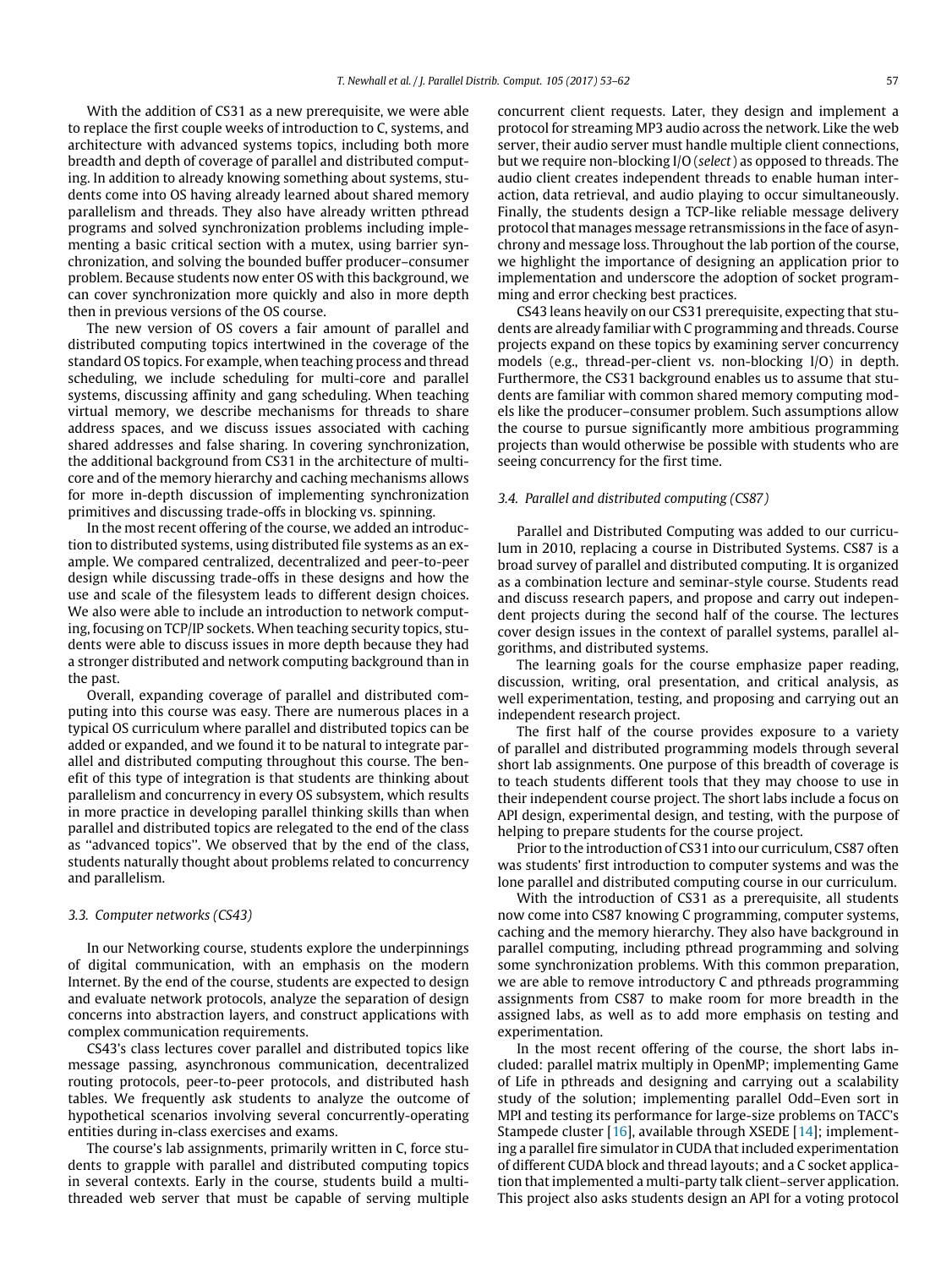for joining an existing conversation. Students must test their solutions with those of other students for compatibility.

The course topics cover a large percentage of the TCPP and the ACM curricular recommendations. For example, the most recent offering included: shared memory systems, GPUs, MPPs, clusters, P2P, grid and cloud computing, SIMD, MIMD, data parallel, client–server, distributed memory, shared memory, threads, synchronization, MPI [\[13\]](#page-9-6), CUDA [\[15\]](#page-9-7), OpenMP [\[7\]](#page-8-4), Map-Reduce [\[9\]](#page-8-5), hybrid CPU–GPU-MPI programming, distributed communication, parallel programming patterns, parallel reduce and scan, tradeoffs, speed-up, scalability, dependencies, time, power, parallel algorithms, fault tolerance, distributed file systems, distributed shared memory, security, and networking.

Along with the breadth of coverage of parallel and distributed computing topics, students get depth of exposure, most notably through the independent course project. The overriding goal of the course project is to give students a taste of what it is like to do research. The course project consists of three main phases. In the first phase, students find and refine a project topic organized around a general problem to solve. They develop a solution to this problem and a plan for implementing and evaluating their solution. This step requires that students review related research work. At the end of the first phase, students submit a written project proposal and an annotated bibliography. The second phase consists of a mid-way project report and oral presentation to the class. The last phase consists of a final written report that is structured like a research paper and an oral presentation of their project, much like a CS conference presentation. The project is not required to be novel research, but often times it is. Several projects started in this class have lead to CS research publications for students.

#### *3.5. Cloud systems and data center networks (CS89)*

Cloud Systems is a new course that has been taught once (Fall 2014) in a seminar style, with class meetings focusing on the discussion of primary research literature. It combines advanced topics at the intersection of Operating Systems, Networks, Distributed Systems, and Databases. The primary goals for the course are to explore the composition of modern large-scale cloud services and to teach students how to read and evaluate published research papers.

The course aims to strike a balance between theoretical and applied topics. Initially, the course examines seminal papers, with students reading about the individual technologies behind cloud computing, such as virtualization and large-scale network topologies. As the course progresses, we shift the focus towards more recent advances in cloud infrastructure, like data centers, replicated state machine algorithms, scalable data processing systems (e.g., MapReduce), and cloud-based distributed storage applications. Finally, we tie the topics together by holistically analyzing real cloud platforms as described by major providers (e.g., Google, Facebook, and Amazon). Many students reported that they particularly enjoy reading about the details of cloud services that they personally use on a regular basis.

Students in CS89 are expected to complete four lab assignments and a student-selected final project in pairs. While some labs focus more on network infrastructure, the first and fourth labs highlight distributed computing in the forms of a MapReducebased movie recommendation system and a distributed chat server in which students must achieve consistency in the face of unexpected message orderings. Many students also choose to work on distributed systems in their final projects, by further exploring MapReduce, implementing Paxos, or developing other related topics. Thanks to a generous grant from Amazon Web Services (AWS) [\[3\]](#page-8-6), students gain experience with real cloud services like Amazon's Elastic Compute Cloud and Elastic MapReduce to perform their lab assignments and final projects.

#### *3.6. Database systems (CS44)*

Our Databases course focuses on database management systems. It includes in-depth coverage of the design and implementation of database management systems, relational and ER database models, query languages, indexes, and query optimization. The main course projects include implementing parts of a database management system (DBMS). Students implement different layers of a system including a low-level memory buffer manager, a Heap File for storing records, and a B+Tree index. They also implement relational database operations including select, project, and merge and indexed join methods into their DBMS. Several smaller projects give students practice in relational and ER database design and in using SQL.

Prior to adding CS31 into our curriculum, the first couple of weeks of this course was devoted to teaching students C/C++ programming and programming tools, an introduction to systems, data storage, and the memory hierarchy. Students needed this background to implement the course projects and as background context for the discussion of course topics.

With the addition of CS31, students enter with a much stronger C programming background and a solid foundation in computer systems and the memory hierarchy. As a result, we gain at least two weeks that was previously devoted to teaching students this material. This allows us to expand coverage of more advanced Database topics, including the addition of new parallel and distributed database content. Our main focus has been introducing these topics in the context of scaling a DBMS to support very large databases. We have added an introduction to distributed database systems that includes discussion of partitioning and replication, consistency, distributed locking and transactions, and scalability and fault tolerance. We also cover parallel algorithms for implementing relational operations, focusing on parallel join methods. Other ideas for the future include adding a discussion of distributed hash tables, MapReduce, relaxed consistency constraints, and read-optimized databases.

#### *3.7. Compilers (CS75)*

Our Compilers course follows a fairly common undergraduate compilers curriculum, including detailed coverage of parts of the front-end and back-end of a compiler. Students implement a compiler for most of the C programming language, implementing a lexical analyzer, parser, and a code generator with some optimizations, in a multi-part semester-long project.

Prior to the addition of CS31, the Compilers course also served as an introduction to C programming and to C and Unix programming tools. It provided background in computer architecture, and was the only coverage of assembly language and assembly language programming in our curriculum. Similar to the other upperlevel systems courses, several weeks of the course were devoted to getting students up to speed on these topics.

With the addition of CS31 as a new prerequisite, our students now come into Compilers with extensive C and assembly programming experience. In particular, they have traced and written IA32 assembly code for function calls, stack operations, branches and loops, and array and struct memory layout. In-class exercises and exams show students have a good understanding of scope and the difference between stack, heap and global memory. As a result, we now have room in this course to expand the coverage of compiler optimization and to add advanced compiler topics. Although we have not yet taught the new version of our Compilers course, our plan is to incorporate additional parallel content. We will include a discussion of compiler optimizations for super-scalar and multi-core systems. We also will cover automatic parallelizing compilers, with a focus on the goals and difficulties of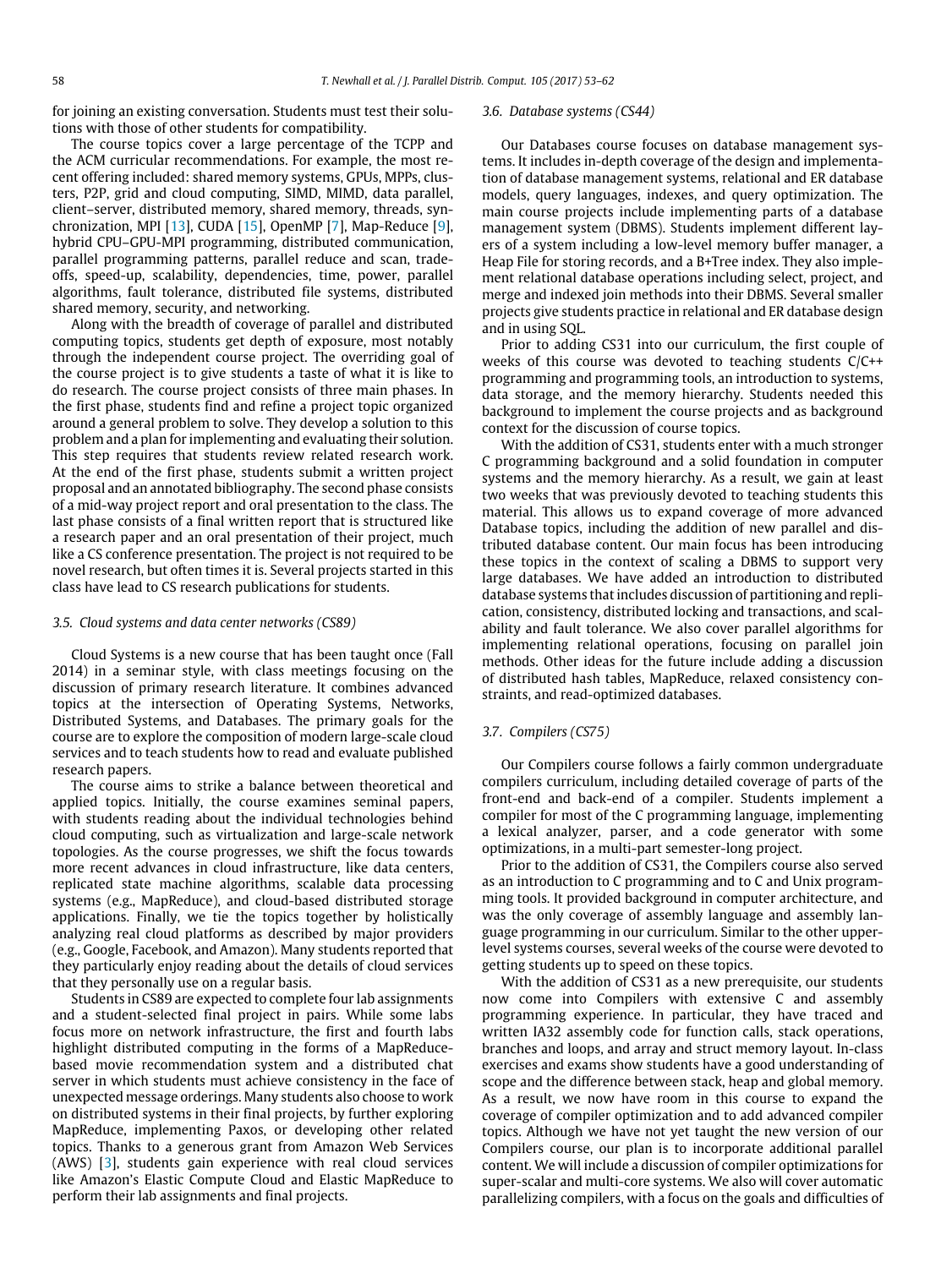implementing automatic parallelization. We also plan to discuss incremental parallelism, focusing on generating parallel loop code based on the fork-join model of parallelization, using OpenMP as an example.

#### *3.8. Algorithms (CS41)*

Our upper-level algorithms course is in our Theory group. The course explores the fundamentals of algorithmic design and analysis, including transforming abstract problem descriptions into a formal algorithmic statement and developing algorithmic solutions to these problems. We emphasize proving correctness and analyzing both runtime and space complexity.

While we primarily use Kleinberg and Tardos [\[11\]](#page-8-7) for the textbook, we sample parallel material from Cormen et al. [\[6\]](#page-8-8). To smoothly blend parallel topics into a traditional algorithms course, we start with the traditional merge sort algorithm and analyze its complexity in alternative models of computation including the parallel models (PRAM, BSP/CILK) and the external memory (out-of-core, or I/O-efficient) model. Since students have the greatest classroom exposure to the traditional RAM model and the *O*(*n* log *n*) merge sort bound, we examine how to measure complexity in other models. Students see that algorithmic techniques from earlier in the semester including asymptotic analysis are still relevant, even though alternative computation models might not focus on the total number of computation steps. We use similar techniques to analyze parallel topics of work and span, or bound the number of memory transfers in the I/O model. We introduce the notion of speedup and scalability and provide a number of in-class exercises and exam questions that allow students to explore parallel complexity through a theoretical lens.

We cover alternate models of computation in two weeks of class time. An end of course evaluation in Fall 2012 specifically asked students to comment on alternate models of computation including the I/O model and parallel models. Feedback was generally positive and several students commented on how these models seem more applicable to current computational problems. Some students mentioned that the material on I/O-efficient and parallel algorithms was covered too quickly, and that they wished there was more coverage of parallel algorithms. In the future, we may expand the coverage into a third week or eliminate the I/Oefficient model to allow more time for parallel models.

## *3.9. Computer graphics (CS40)*

Computer Graphics is an upper-level course in our group of Applications courses. The primary focus for the course is on data structures and algorithms for representing and rendering 3D models. Lab assignments use C++ and OpenGL 3.x to implement core Graphics concepts including modeling hierarchies, camera transforms, and complex lighting. We also introduce parallel topics through general purpose GPU (GPGPU) computing using CUDA.

Instead of presenting CUDA and GPGPU computing as topics completely disjoint from traditional computer graphics material, the focus of modern OpenGL on shader-based programming makes the transition to GPGPU computing easier. In this model, developers write small shader programs that manipulate graphics data in parallel in a SIMD fashion. Each modern OpenGL application usually consists of at least two shader programs: a *vertex* shader and a *fragment* shader. The vertex shader runs in parallel on each geometric point in the scene in parallel, while fragment shaders run on each potential output pixel in parallel.

By introducing common shader programs early and explaining a little about what goes on behind the scenes, students quickly learn that the GPU is programmable and that shaders are optimized to run on the highly parallel hardware of the GPU. We then gradually replace the geometric data processed by the vertex shaders with a general buffer of values and manipulate those buffers using CUDA *kernels*, which essentially replace the role of the graphics shaders. Our introduction to CUDA uses some basic examples including vector addition, dot products, and parallel reductions. We then spend a week on parallel algorithms and synchronization primitives: map, filter, scatter, gather, and reduce. In a third week, we tie CUDA concepts back to core graphics concepts by using CUDA to manipulate images typically with fractal generation or fast image processing filters.

Since CS31 is now a prerequisite, students have some prior background with parallel programming using pthreads and are familiar with memory address spaces and caching. Using shaders in the beginning of the course, we can quickly introduce additional basic PDC topics including SIMD and stream architectures and memory organization (CPU memory, GPU memory). We introduce more advanced topics of GPU threads, synchronization, parallel GPU core scheduling, and parallel speedup later when we dive into CUDA and peek behind the scenes of the GPU architecture.

Student response to CUDA and PDC concepts has generally been positive. While gaining a deep understanding of the power and capabilities of CUDA in three weeks, a few student groups have used CUDA a part of their final projects including building a GPU ray-tracer and modeling a complex dynamical system. Other students used pthreads to accelerate their midterm project of building a CPU-only ray-tracer. Several students have expressed excitement in watching applications achieve linear speedup over 32, 128, or 512 cores and beyond. The highly parallel architecture of modern GPUs allows students to extend parallelism beyond the small number of CPU cores, and exposes performance bottlenecks when certain algorithms are not designed to leverage all GPU cores.

### **4. Evaluation**

The introduction of CS31 was part of a larger curriculum overhaul, so it is difficult to provide a direct assessment CS31's impact compared to the our prior curriculum. One primary outcome of our new curriculum is that students see parallel and distributed computing topics at the introductory level and in greater depth in at least one other upper level course. We guarantee advanced coverage of parallel computing material through our new requirement that all students take at least one upper-division Systems courses, each of which contains parallel and distributed computing topics.

Without expanding the number of courses required for the major, adding CS31 as a new introductory requirement forced us to give up one course from the old major. Thus, we cut the number of elective courses required for the major from three to two, and we no longer offer a Machine Organization course. We continue to cover machine organization topics in CS31. Students interested in exploring these topics can still take computer architecture in the Engineering Department and count their study toward elective credit in the CS major.

Our new curriculum and CS31 requirement brings significant gain to our upper-level systems courses. Since we can assume background material from CS31 in our systems courses, we can go into greater depth in systems topic, or cover advanced topics that were completely skipped in upper level courses prior to CS31. We typically gain two to three weeks of advanced material in each of these courses as a result of having CS31.

Anecdotal evidence suggests students are indeed ''thinking in parallel'' in these upper level courses. Prior to CS31, students would not ask questions about e.g., parallel schedulers for OS processes, or if parallelism can be used to accelerate a task. These questions have become more common as students see parallel computing topics in more contexts. In graphics, several students have explored parallel GPU computing topics as part of their final projects.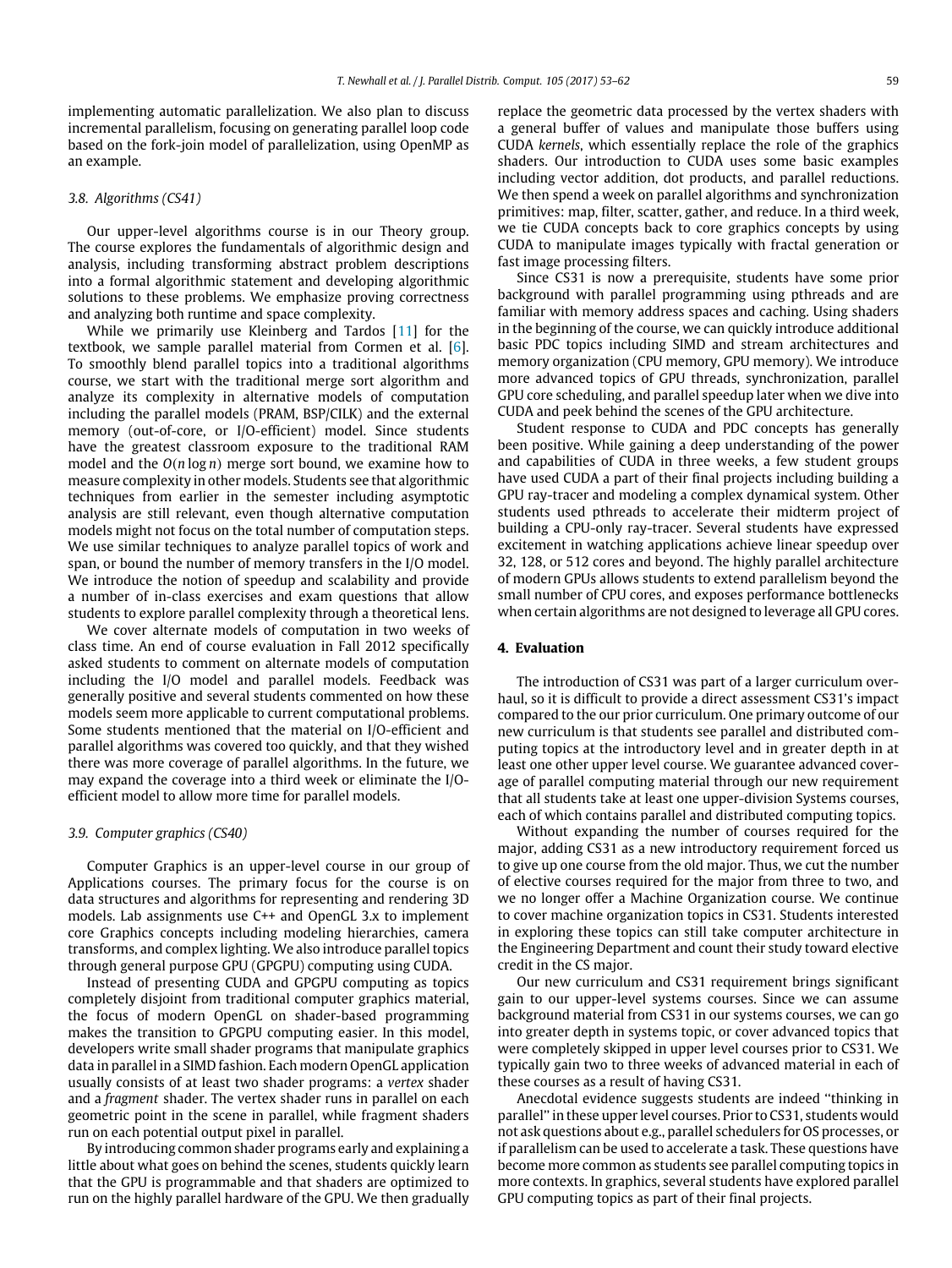Overall, our changes have improved the depth and quality of our systems courses without sacrificing quality outside of the systems area. We feel our model can be used as an example for other departments considering integrating parallel and distributed computing topics without needing to make significant changes or cuts to their existing curriculum.

#### **5. Conclusions**

We continue to expand and enhance our coverage of parallel and distributed computing topics throughout our curriculum. Our efforts began in Fall 2012 with the introduction of a new intermediate course, CS31: Introduction to Computer Systems. Motivated by the NSF/IEEE-TCPP 2012 Curriculum Initiative on Parallel and Distributed Computing [\[17\]](#page-9-3), we strive to encourage parallel thinking across multiple courses. Through recent curricular changes to our major and minor programs, all CS students will graduate with experience in parallel thinking. Our expanded coverage of parallel and distributed computing topics now spans three new courses, five courses modified to include PDC topics, and planned modifications for the next offering of our compilers course.

In many cases, we have found we can integrate parallel computing topics without sacrificing core content. The addition of CS31 allows us to present common background material for all our systems courses and frees up time to explore advanced topics, including parallel topics, in our upper level courses. Additionally, CS31 provides an opportunity to introduce parallel computing early in the curriculum, ensuring all CS students can begin ''parallel thinking'' early in their studies. By incorporating parallel content in a variety of courses, including algorithmic, programming, systems, and applications courses, parallel computing topics are no longer isolated in a single special topics elective course and thus become a more familiar approach to solving computational problems. Students can also explore parallel topics across a breadth of computer science areas, and go further in depth in systems courses with extensive parallel and distributed computing content.

As a relatively small CS department at a liberal arts college, we are limited in the number and frequency of our course offerings. We found that we could guarantee practice with parallel computing topics early by adding a new required course focused on introduction to computer systems. To address the limitation of infrequent upper level course, we found we could distribute parallel and distributing computing concepts throughout multiple upper level courses across multiple sub-disciplines of computer science. By starting small and leveraging the expertise of our faculty, we hope our efforts can be used by other institutions looking to introduce or expand parallel computing content in their departments. We have begun to share the course materials we developed with colleagues at other CS departments who are interested in adopting this material. See [Appendix A](#page-7-0) for links to these syllabi, lectures, and lab assignments. Our work complements other related efforts to support parallel and distributing computing education [\[4,](#page-8-9)[2](#page-8-10)[,10\]](#page-8-11).

Overall, we feel our initial implementation and evaluation of our curricular changes are a success. We plan to continue enhancing, adding, and integrating parallel topics throughout the curriculum so students have an opportunity to take courses with parallel and distributed topics every semester. Through parallel thinking in multiple courses, students are better prepared for academic research or opportunities in industry using parallel computing topics.

#### <span id="page-7-0"></span>**Appendix A. Course webpages**

The following are urls to example webpages for the new versions of the courses described in this paper. A web page containing all of these links can be found at [www.cs.swarthmore.](www.cs.swarthmore.edu/~adanner/jpdc) [edu/](www.cs.swarthmore.edu/~adanner/jpdc)∼[adanner/jpdc.](www.cs.swarthmore.edu/~adanner/jpdc)

- Introduction to Computer Systems (CS31): [www.cs.swarthmore.edu/~newhall/cs31](http://www.cs.swarthmore.edu/%7Enewhall/cs31)
- Operating Systems (CS45): [www.cs.swarthmore.edu/~newhall/cs45](http://www.cs.swarthmore.edu/%7Enewhall/cs45)
- Computer Networks (CS43): [www.cs.swarthmore.edu/~kwebb/cs43](http://www.cs.swarthmore.edu/%7Ekwebb/cs43)
- Parallel and Distributed Computing (CS87): [www.cs.swarthmore.edu/~newhall/cs87](http://www.cs.swarthmore.edu/%7Enewhall/cs87)
- Cloud Systems and Data Center Networks (CS89): [www.cs.swarthmore.edu/~kwebb/cs91](http://www.cs.swarthmore.edu/%7Ekwebb/cs91)[2](#page-7-2)
- Database Management Systems (CS44): [www.cs.swarthmore.edu/~newhall/cs44](http://www.cs.swarthmore.edu/%7Enewhall/cs44)
- Algorithms (CS41): [www.cs.swarthmore.edu/~adanner/cs41](http://www.cs.swarthmore.edu/%7Eadanner/cs41)
- Graphics (CS40): [www.cs.swarthmore.edu/~adanner/cs40](http://www.cs.swarthmore.edu/%7Eadanner/cs40) • Compilers (CS75):
- <span id="page-7-1"></span>[www.cs.swarthmore.edu/~newhall/cs75.](http://www.cs.swarthmore.edu/%7Enewhall/cs75)<sup>[3](#page-7-3)</sup>

## **Appendix B. NSF/IEEE-TCPP curriculum topics by course**

| Primary topic                          | <b>Details</b>                                                                      |
|----------------------------------------|-------------------------------------------------------------------------------------|
| CS31: Introduction to computer systems |                                                                                     |
| Taxonomy                               | Multicore, Superscalar                                                              |
| Memory hierarchy                       | Cache organization, Atomicity, Coherence, False                                     |
|                                        | sharing, Impact on software                                                         |
| Parallel programming                   | Shared memory, Message passing, Task/thread                                         |
|                                        | spawning                                                                            |
| Semantics and                          | Tasks and threads, Synchronization, Critical                                        |
| correctness                            | regions, Producer-consumer, Concurrency defects,<br>Deadlocks, Race conditions      |
| Performance issues                     | Data distribution, Data layout, Data locality, False                                |
|                                        | sharing, Speedup, Efficiency, Amdahl's law                                          |
| Parallel and distributed               | Time, Space/memory, Speedup, Cost tradeoffs                                         |
| models and complexity                  |                                                                                     |
| Cross-cutting topics                   | Locality, Concurrency, Non-determinism                                              |
| CS 45: Operating systems               |                                                                                     |
| Classes                                | Shared vs. Distributed memory, SMP, Message                                         |
|                                        | passing, Bandwidth, Packet-switching                                                |
| Memory hierarchy                       | Atomicity, Consistency, False sharing, Impact on                                    |
|                                        | software                                                                            |
| Parallel programming                   | Shared memory, Distributed memory, Message                                          |
| Paradigms and                          | passing, Client-Server, Task/thread spawning                                        |
| notations                              |                                                                                     |
| Semantics and                          | Tasks and threads, Synchronization, Critical                                        |
| correctness                            | regions, Producer-Consumer, Monitors,<br>Concurrency defects, Deadlocks, Data races |
| Issues                                 |                                                                                     |
| Performance issues                     | Scheduling, Data layout, Data locality, False                                       |
|                                        | sharing, Performance, Performance metrics,<br>Amdahl's law                          |
| Parallel and distributed               | Time, Space/memory, Speedup, Cost tradeoffs,                                        |
| models and complexity                  | Dependencies                                                                        |
| Algorithmic problems                   | Communication, Synchronization                                                      |
| Cross-cutting topics                   | Locality, Concurrency, Power consumption, Fault                                     |
|                                        | tolerance, Performance modeling                                                     |
| Current/advanced                       | Cluster computing, Security in distributed                                          |
| topics                                 | systems, Performance modeling                                                       |
| CS 43: Computer networks               |                                                                                     |
| Message passing                        | Topologies, Routing, Packet switching, Circuit<br>switching, Latency, Bandwidth     |
| Parallel programming                   | Shared memory, Client/Server, Task/thread<br>spawning                               |
| Semantics and                          | Tasks and threads, Synchronization, Deadlocks,                                      |
| correctness                            | Race conditions                                                                     |
|                                        | (continued on next page)                                                            |

<span id="page-7-2"></span><sup>&</sup>lt;sup>2</sup> This course was renumbered. The home page still refers to "CS91."

<span id="page-7-3"></span><sup>3</sup> The current link is a version prior to our adding CS31 as a pre-req, and thus does not contain parallel or distributed content. When we update this course to the new version with parallel and distributed content, a link to it will be added here.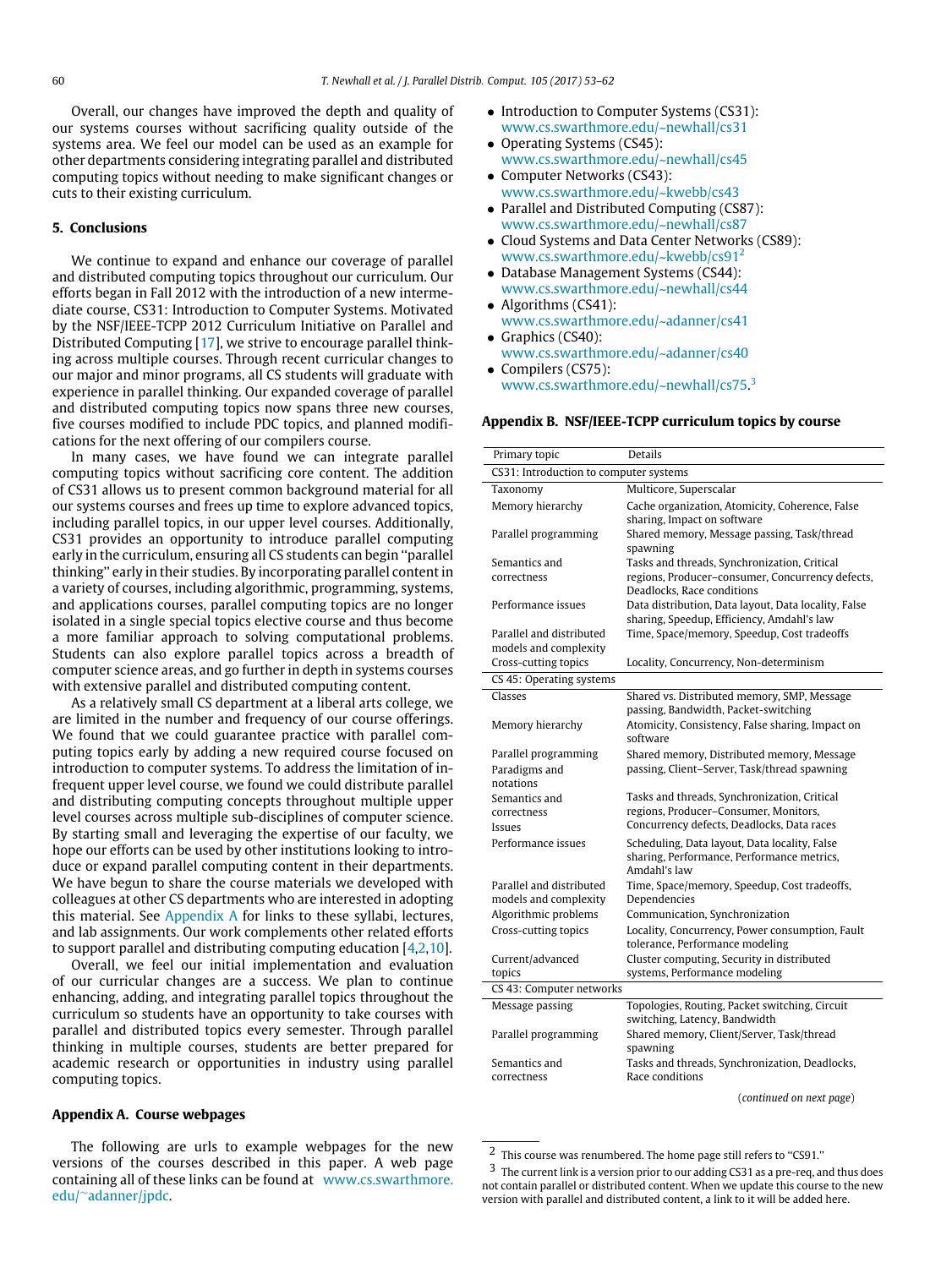Primary topic Details

| Primary topic                                      | Details                                                                                                                                                                                                                                                                                                   |
|----------------------------------------------------|-----------------------------------------------------------------------------------------------------------------------------------------------------------------------------------------------------------------------------------------------------------------------------------------------------------|
|                                                    |                                                                                                                                                                                                                                                                                                           |
| Algorithmic problems                               | Broadcast, Synchronization, Asynchrony, Path<br>selection                                                                                                                                                                                                                                                 |
| Current/Advanced<br>topics                         | Peer to peer computing, Web services                                                                                                                                                                                                                                                                      |
| CS 87: Parallel and distributed computing          |                                                                                                                                                                                                                                                                                                           |
| Classes                                            | Taxonomy, ILP, SIMD, MIMD, SMT, Multicore,<br>Heterogeneous, SMP, Buses, NUMA, Topologies,                                                                                                                                                                                                                |
| Memory hierarchy                                   | Latency, Bandwidth, Packet-switching<br>Cache organizations, Atomicity, Consistency,<br>Coherence, False sharing, Impact on software                                                                                                                                                                      |
| Performance metrics                                | Benchmarks, LinPack                                                                                                                                                                                                                                                                                       |
| Parallel programming                               | SIMD, Shared memory, Language extensions,                                                                                                                                                                                                                                                                 |
| Paradigms and<br>notations                         | Compiler directives, Libraries, Distributed<br>memory, Message passing, Client–Server, Hybrid,<br>Task/thread spawning, SPMD, Data parallel,<br>Parallel loops, Data parallel for distributed<br>memory                                                                                                   |
| Semantics and                                      | Tasks and threads, Synchronization, Critical                                                                                                                                                                                                                                                              |
| correctness                                        | regions, Producer-Consumer, Concurrency                                                                                                                                                                                                                                                                   |
| Issues                                             | defects, Deadlocks, Data races, Memory models,                                                                                                                                                                                                                                                            |
| Performance issues                                 | Sequential and relaxed consistency                                                                                                                                                                                                                                                                        |
|                                                    | Computation, Commutation decomposition<br>strategies, Program transformations, Load<br>balancing, Scheduling mapping, Data, Data<br>distribution, Data layout, Data locality, False<br>sharing, Performance, Performance metrics,<br>Speedup, Efficiency, Amdahl's law, Gustafson's<br>Law, Isoefficiency |
| Parallel and distributed                           | Asymptotics, Time, Space/Memory, Speedup, Cost                                                                                                                                                                                                                                                            |
| models and complexity                              | trade-offs, Scalability in algorithms and<br>architectures, Model-based notions, CILK,<br>Dependencies, Task graphs                                                                                                                                                                                       |
| Algorithmic paradigms                              | Divide and conquer, Recursion, Scan, Reduction,<br>Dependencies, Blocking, Out-of-core algorithms                                                                                                                                                                                                         |
| Algorithmic problems                               | Communication, Broadcast, Multicast,<br>Scatter/gather, Asynchrony, Synchronization,<br>Sorting, Selection, Specialized computations,<br>Matrix computations                                                                                                                                              |
| High level themes                                  | What and why is parallel/distributed computing                                                                                                                                                                                                                                                            |
| Cross-cutting topics                               | Locality, Concurrency, Non-determinism, Power<br>consumption, Fault tolerance                                                                                                                                                                                                                             |
| Current/advanced<br>topics                         | Cluster computing, Cloud/Grid, Peer-to-Peer,<br>Security in distributed systems, Performance                                                                                                                                                                                                              |
|                                                    | modeling, Web services                                                                                                                                                                                                                                                                                    |
| CS 89: Cloud systems and data center networks      |                                                                                                                                                                                                                                                                                                           |
| Memory hierarchy                                   | Atomicity, Consistency, Coherence, Impact on                                                                                                                                                                                                                                                              |
| Parallel programming                               | software<br>Message passing, Client/Server                                                                                                                                                                                                                                                                |
| Semantics and                                      | Sequential consistency, Relaxed consistency                                                                                                                                                                                                                                                               |
| correctness                                        |                                                                                                                                                                                                                                                                                                           |
| Performance issues                                 | Load balancing, Scheduling and mapping, Data<br>distribution, Data locality                                                                                                                                                                                                                               |
| Algorithmic paradigms                              | Reduction (MapReduce)                                                                                                                                                                                                                                                                                     |
| Algorithmic problems                               | Broadcast, Multicast, Asynchrony                                                                                                                                                                                                                                                                          |
| Cross-cutting topics                               | Concurrency, Locality, Fault tolerance                                                                                                                                                                                                                                                                    |
| Current/Advanced<br>topics                         | Cluster computing, Cloud computing, Consistency<br>in distributed transactions, Security in distributed<br>systems, Peer to peer computing                                                                                                                                                                |
| CS 44: Database systems                            |                                                                                                                                                                                                                                                                                                           |
| Classes                                            | Shared vs. Distributed memory, Message passing                                                                                                                                                                                                                                                            |
| Memory hierarchy                                   | Atomicity, Consistency, Impact on software                                                                                                                                                                                                                                                                |
| Parallel programming<br>Paradigms and<br>notations | Shared memory, Distributed memory, Message<br>passing, Client-Server, Task/thread spawning                                                                                                                                                                                                                |
| Semantics and                                      | Tasks and threads, Synchronization, Critical                                                                                                                                                                                                                                                              |
| correctness                                        | regions, Concurrency defects, Deadlocks, Data                                                                                                                                                                                                                                                             |
| Issues                                             | races, Sequential consistency                                                                                                                                                                                                                                                                             |
| Performance issues                                 | Scheduling, Data locality, Data distribution,<br>Performance                                                                                                                                                                                                                                              |
| Parallel and distributed                           | Time, Space/Memory, Speedup, Cost tradeoffs,                                                                                                                                                                                                                                                              |
| models and complexity<br>Algorithmic paradigms     | Dependencies<br>Divide and conquer                                                                                                                                                                                                                                                                        |
|                                                    |                                                                                                                                                                                                                                                                                                           |

Algorithmic problems Communication, Synchronization, Sorting, Selection High level themes What and why is parallel/distributed computing Cross-cutting topics Locality, Concurrency, Fault tolerance Current/advanced topics Consistency in distributed transactions, Security in distributed systems CS 75: Compilers Classes **ILP, SIMD, Pipelines** Memory hierarchy Atomicity, Consistency, Coherence, False sharing, Impact on software Performance metrics CPI Parallel programming SIMD, Shared memory, Language extensions, Compiler directives, Task/thread spawning, Parallel loops Paradigms and notations Semantics and correctness Tasks and threads, Synchronization, Critical regions, Sequential consistency Issues Performance issues Program transformations, Load balancing, Scheduling, Static and dynamic, False sharing, Monitoring tools Parallel and distributed models and complexity Time, Space/Memory, Cost tradeoffs, Dependencies Algorithmic problems Synchronization, Convolutions CS 41: Algorithms Parallel and distributed models and complexity Asymptotic bounds, Time, Memory, Space, Scalability, PRAM, Task graphs, Work, Span Algorithmic paradigms Divide and conquer, Recursion, Reduction, Out-of-core (I/O-efficient) algorithms Algorithmic problems Sorting, Selection, Matrix computation Cross-cutting topics Locality, Concurrency CS 40: Graphics Classes SIMD, Streams, GPU, Latency, Bandwidth Parallel programming Hybrid Paradigms Semantics and<br>Correctness Tasks, Threads, Synchronization Issues Performance Computation decomposition, Data layout, Data locality, Speedup Algorithmic problems Scatter/gather, Selection Cross-cutting topics Locality, Concurrency

## **References**

- <span id="page-8-0"></span>[1] ACM/IEEE-CS Joint Task Force, Computer science curricula 2013, 2013. [www.acm.org/education/CS2013-final-report.pdf.](http://www.acm.org/education/CS2013-final-report.pdf)
- <span id="page-8-10"></span>[2] J. Adams, R. Brown, E. Shoop, Patterns and exemplars: Compelling strategies for teaching parallel and distributed computing to CS undergraduates, in: Parallel and Distributed Processing Symposium Workshops and Ph.D. Forum IPDPSW, 2013 IEEE 27th International, 2013.
- <span id="page-8-6"></span>[3] Amazon, Amazon Web Services (AWS), [http://aws.amazon.com/.](http://aws.amazon.com/)
- <span id="page-8-9"></span>[4] C.M. Brown, Y.-H. Lu, S. Midkiff, Introducing parallel programming in undergraduate curriculum, in: Parallel and Distributed Processing Symposium Workshops and Ph.D. Forum IPDPSW, 2013 IEEE 27th International, 2013.
- <span id="page-8-2"></span>[5] Computer Science Department, Swarthmore College, Swarthmore computer science department curriculum, 2012. [http://www.swarthmore.edu/cc\\_computerscience.xml.](http://www.swarthmore.edu/cc_computerscience.xml)
- <span id="page-8-8"></span>[6] T.H[. Cormen, C.E. Leiserson, R.L. Rivest, C. Stein, Introduction to Algorithms,](http://refhub.elsevier.com/S0743-7315(17)30011-4/sbref6) third ed., The MIT Press, 2009.
- <span id="page-8-4"></span>[7] L. [Dagum, R. Menon, OpenMP: and industry standard API for shared-memory](http://refhub.elsevier.com/S0743-7315(17)30011-4/sbref7) programming, IEEE Comput. Sci. Eng. 5 (2002).
- <span id="page-8-3"></span>[8] A. Danner, T. Newhall, Integrating parallel and distributed computing topics into an undergraduate cs curriculum, in: Proc. Workshop on Parallel and Distributed Computing Education, 2013. URL [http://www.cs.swarthmore.edu/](http://www.cs.swarthmore.edu/~adanner/docs/eduPar13UndergradParallelism.pdf) <sup>∼</sup>[adanner/docs/eduPar13UndergradParallelism.pdf.](http://www.cs.swarthmore.edu/~adanner/docs/eduPar13UndergradParallelism.pdf)
- <span id="page-8-5"></span>[9] J. D[ean, S. Ghemawat, Mapreduce: Simplified data processing on large clusters,](http://refhub.elsevier.com/S0743-7315(17)30011-4/sbref9) in: Proceedings of the 6th Conference on Symposium on Opearting Systems Design & Implementation - Volume 6, OSDI'04, USENIX Association, 2004.
- <span id="page-8-11"></span>[10] D.J. John, S.J. Thomas, Parallel and distributed computing across the computer science curriculum, in: Parallel and Distributed Processing Symposium Workshops IPDPSW, 2014 IEEE International, 2014.
- <span id="page-8-7"></span>[11] J. K[leinberg, E. Tardos, Algorithm Design, Addison-Wesley Longman Publishing](http://refhub.elsevier.com/S0743-7315(17)30011-4/sbref11) Co., Inc., Boston, MA, USA, 2005.
- <span id="page-8-1"></span>[12] L[ACS Consortium, A 2007 model curriculum for a liberal arts degree in](http://refhub.elsevier.com/S0743-7315(17)30011-4/sbref12) computer science, J. Ed. Res. Comput. (JERIC) 7 (2007).